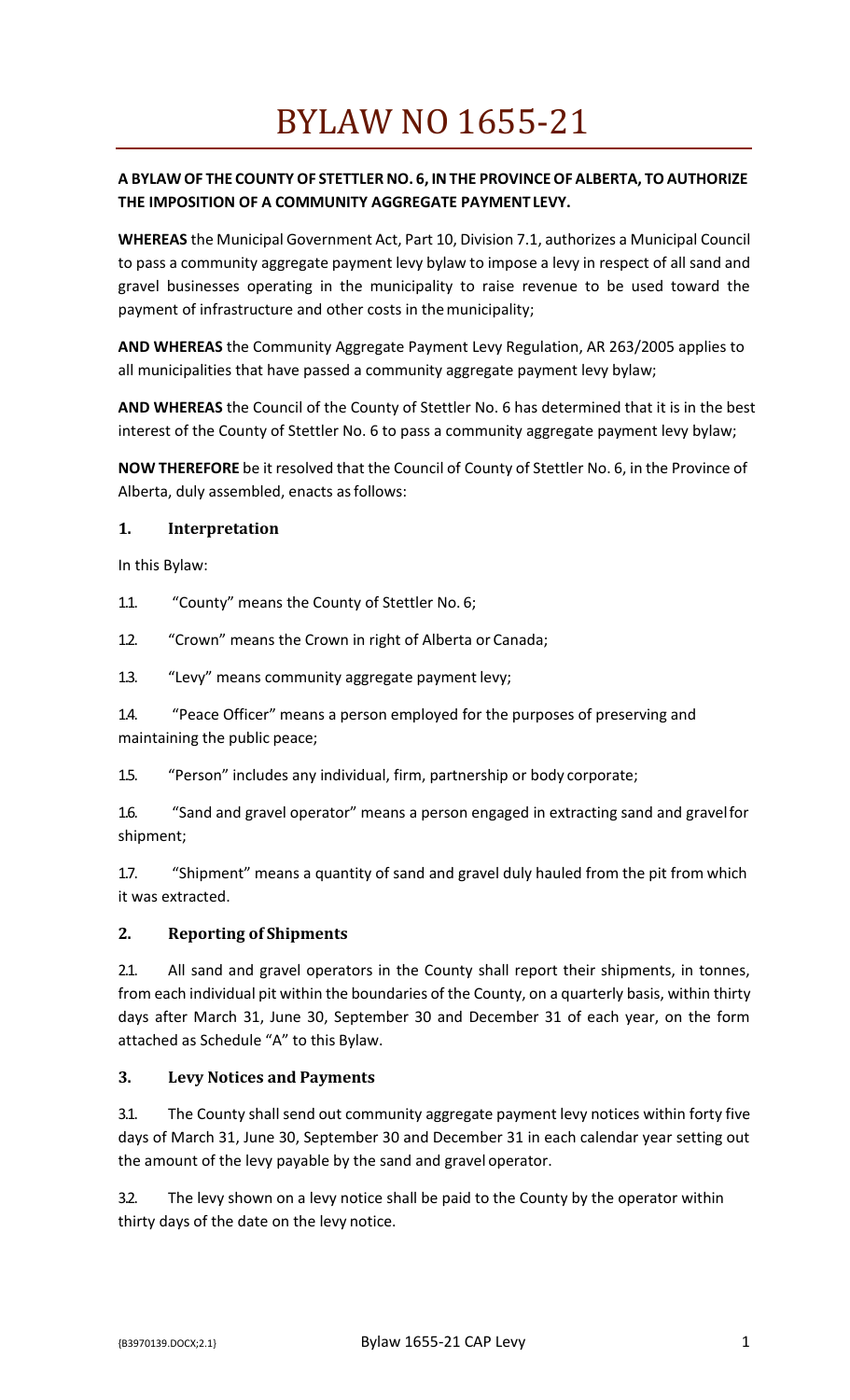## **4.** Sand and Gravel Shipped Tonnage Roll

4.1. The County shall record the tonnage of sand and gravel in a sand and gravel operator's shipment on a sand and gravel shipped tonnage roll based on the tonnage of sand and gravel in an operator's shipment, as reported by the sand and gravel operator.

## **5. Uniform Levy Rate**

5.1. The levy rate to be applied throughout the County in calculating the amount of the levy is \$0.40 per tonne of sand and gravel.

## **6. Uniform Conversion Rate**

6.1. Where a sand and gravel operator is unable to provide a measurement of weight for the amount of sand and gravel in a shipment, the sand and gravel operator must use the following conversion rates to report shipments intonnes:

 $6.1.1$  1 cubic metre = 1.365 tonnes, for sand; and

 $6.1.2$  1 cubic metre = 1.632 tonnes, for gravel;

where 1 cubic metre is equal to 1.308 cubic yards

## **7 Amount of Levy**

7.1 The amount of levy to be imposed on a sand and gravel operator shall be calculated by multiplying the number of tonnes of sand and gravel recorded on the sand and gravel shipped tonnage roll for that sand and gravel operator for the reporting period by the levy rate.

## **8 Exemptions from Levy**

8.1 No levy may be imposed on the following classes of shipments of sand and gravel:

- 8.1.1 a shipment from a pit owned or leased by the Crown for a use or project that is being undertaken by or on behalf of theCrown;
- 8.1.2 a shipment from a pit owned or leased by a municipality for a use or project that is being undertaken by or on behalf of a municipality; or
- 8.1.3 a shipment from a pit owner or lease by the Crown or a municipality for a use or project that is being undertaken by or on behalf of the Crown or municipality.

8.2 No levy may be imposed on shipments of sand and gravel that are subject to another tax, levy or payment that is established by and payable to amunicipality.

8.3 No levy may be imposed on shipments of sand and gravel that are required pursuant to a road use agreement or a development agreement for construction, repair or maintenance of roads identified in the agreement, that is necessary to provide access to the pit from which the sand and gravel is extracted.

## **9 Person Liable to Pay Levy**

9.1 A person who purchases a sand and gravel business or in any other manner becomes liable to be shown on the sand and gravel shipped tonnage roll as liable to pay a levy must give the County written notice of a mailing address to which notices under Division 7.1 of Part 10 of the Municipal Government Act may be sent.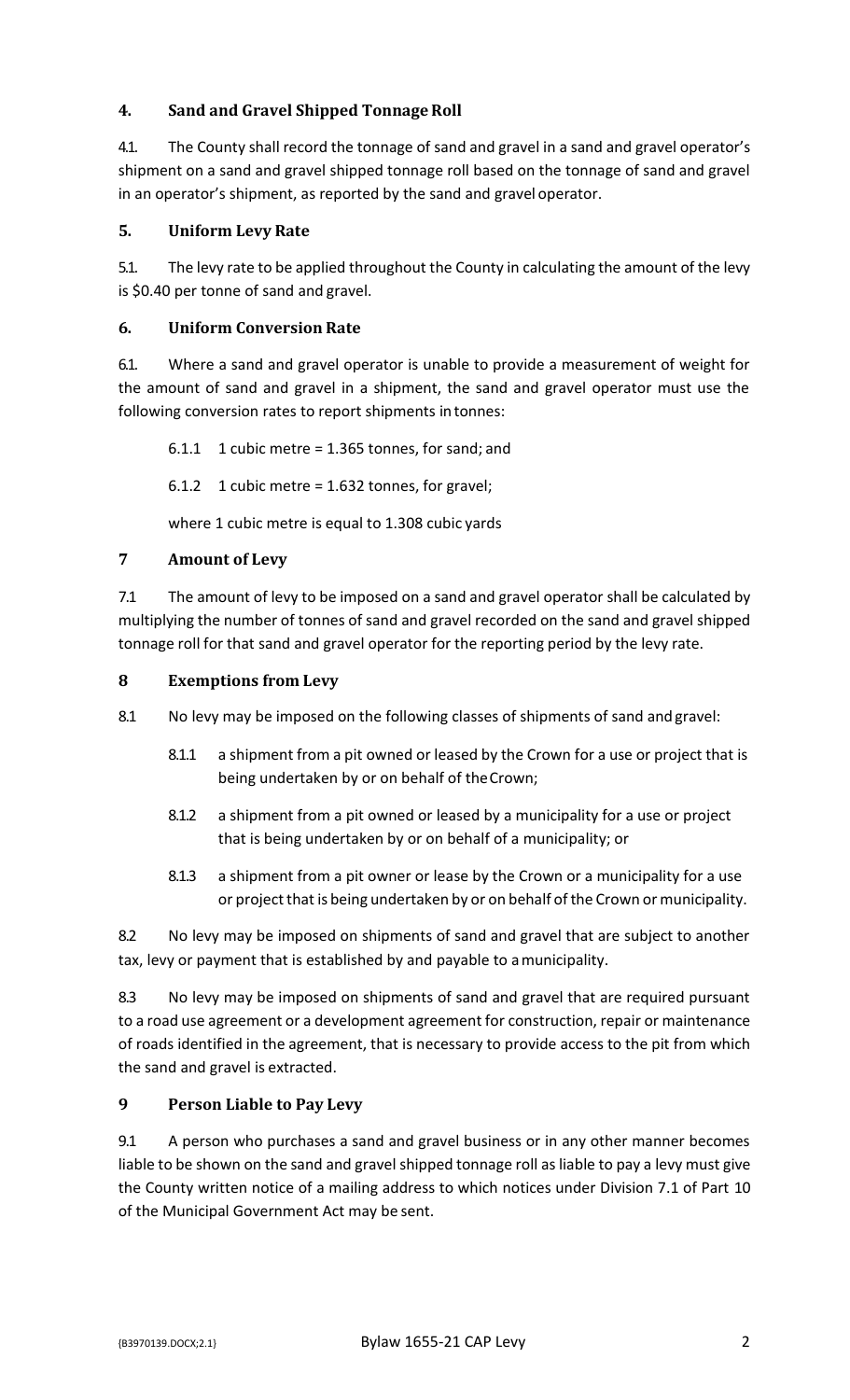## **10 Late Reporting Surcharge**

10.1 In addition to any other remedy under this Bylaw, if a sand and gravel operator fails to report their shipments in the timeframe set out in section 2 of this Bylaw, the County may impose a late reporting surcharge, in addition to the principal amount owing under the levy notice as set out in Schedule "B".

10.2 The County shall send out the levy notice within thirty days of receipt of the sand and gravel operator's late report setting out the levy payable by the sand and gravel operator, including any late reporting surcharge imposed.

10.3 The amount shown on the levy notice shall be paid to the County within thirty days of the date on the notice.

10.4 At the request of a sand and gravel operator, the County's Chief Administrative Officer or delegate may, in their sole discretion, waive, cancel or adjust a late reporting surcharge if it is fair and equitable to do so. This decision is not appealable.

## **11 Late Payment Penalty**

11.1 Where the levy imposed under the levy notice or the amended levy notice is not paid within thirty days of the date on the notice, the County may impose a late payment penalty in addition to the principal amount owing under the specific community aggregate payment levy notice, as set out at Schedule "B".

11.2 At the request of a sand and gravel operator, Council may, in their sole discretion, cancel, reduce, refund or defer a late payment penalty in accordance with the Municipal Government Act. This decision is not appealable.

#### **12 Inspection and Production of Records**

12.1 For the purposes of determining compliance with this Bylaw, a designated officer of the County may, after providing reasonable notice to the sand and gravel operator, enter on the lands where the pit is located including any structures, at any reasonable time for the purpose of inspecting the sand and gravel operations, including any shipments.

12.2 During an inspection under section 12.1, or at any other time, a designated officer of the County may request the sand and gravel operator to produce any and all records relating to shipments of sand and gravel from the sand and operator's operations so that the County may determine whether the operator is or has been in compliance with theBylaw.

12.3 During an inspection, or at any other time, a designated officer of the County may request a sand and gravel operator to make copies of any record referred to in section 12.2 or the designated officer may make copies.

12.4 If following an inspection, or a review of the shipment records provided by the sand and gravel operator, or both, it is discovered that there is an error, omission, or incorrect description with respect to any of the information shown on a sand and gravel shipped tonnage roll, the County may correct the sand and gravel shipped tonnage roll, and, if applicable, issue an amended levy notice to account for the difference between actual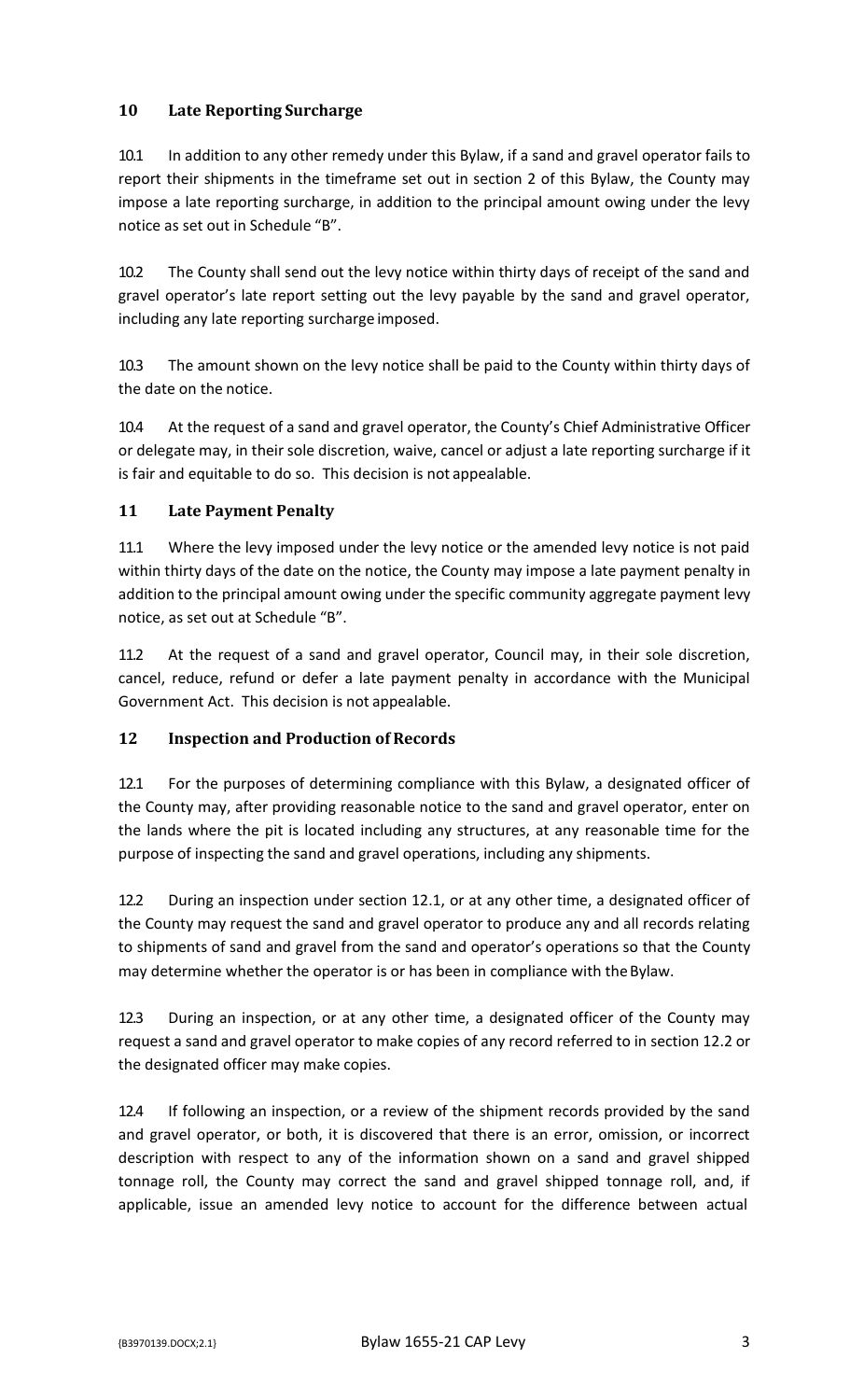shipments during the reporting period and the shipments initially reported by the sand and gravel operator.

12.5 The amount shown on the amended levy notice shall be paid to the County within thirty days of the date of on the amended levy notice.

12.6 Sand and gravel operators must maintain all records relating to shipments of sand and gravel from the sand and operator's operations for at least five years.

### **13 Enforcement**

13.1 Any sand and gravel operator that fails to comply with the requirement of this Bylaw is guilty of an offence and is liable, upon summary conviction, to a fine not less than the specified penalty established in Schedule "C" and not exceeding \$10,000.00.

13.2 Without restricting the generality of section 13.1, the fine amounts set out in Schedule "C" are established as specific penalties for use on a violation ticket if a voluntary payment option is offered.

13.3 A peace officer is authorized and empowered to issue a violation ticket pursuant to the *Provincial Offences Procedure Act* to any person who the peace officer has reasonable and probable grounds to believe has contravened any provision of thisBylaw.

13.4 If a violation ticket is issued in respect of an offence, the violation ticketmay:

- 13.4.1 state the specified penalty for the offence as set out in Schedule "C";or
- 13.4.2 require the person to appear in Provincial Court without the alternative of making a voluntary payment.

13.5 Where a violation ticket has been issued to a person under this Bylaw, and where the violation ticket states a specified penalty established by this Bylaw for the offence as set out in Schedule "C", the person may make a voluntary payment by submitting to the Provincial Court, on or before the initial appearance date indicated on the violation ticket, the specified penalty as set out in the violation ticket and the recording of the payment by the Clerk of the Court constitutes acceptance of the guilty plea and also constitutes a conviction.

## **14 Corporations and Partnerships**

14.1 Where a corporation commits an offence under this Bylaw, every principal, director, manager, employee or agent of the corporation who authorized the act or omission that constitutes the offence or assented to or acquiesced or participated in the act or omission that constitutes the offence is guilty of the offence whether or not the corporation has been prosecuted for the offence.

14.2 If a partner in a partnership is guilty of an offence under this Bylaw, each partner in that partnership who authorized the act or omission that constitutes the offence or assented to or acquiesced or participated in the act or omission that constitutes the offence is guilty of the offence.

#### **15 Miscellaneous**

15.1 Every provision of this Bylaw is independent of all other provisions and if any provision of this Bylaw is declared invalid for any reason by a court of competent jurisdiction, all other provision of this Bylaw shall remain valid and enforceable.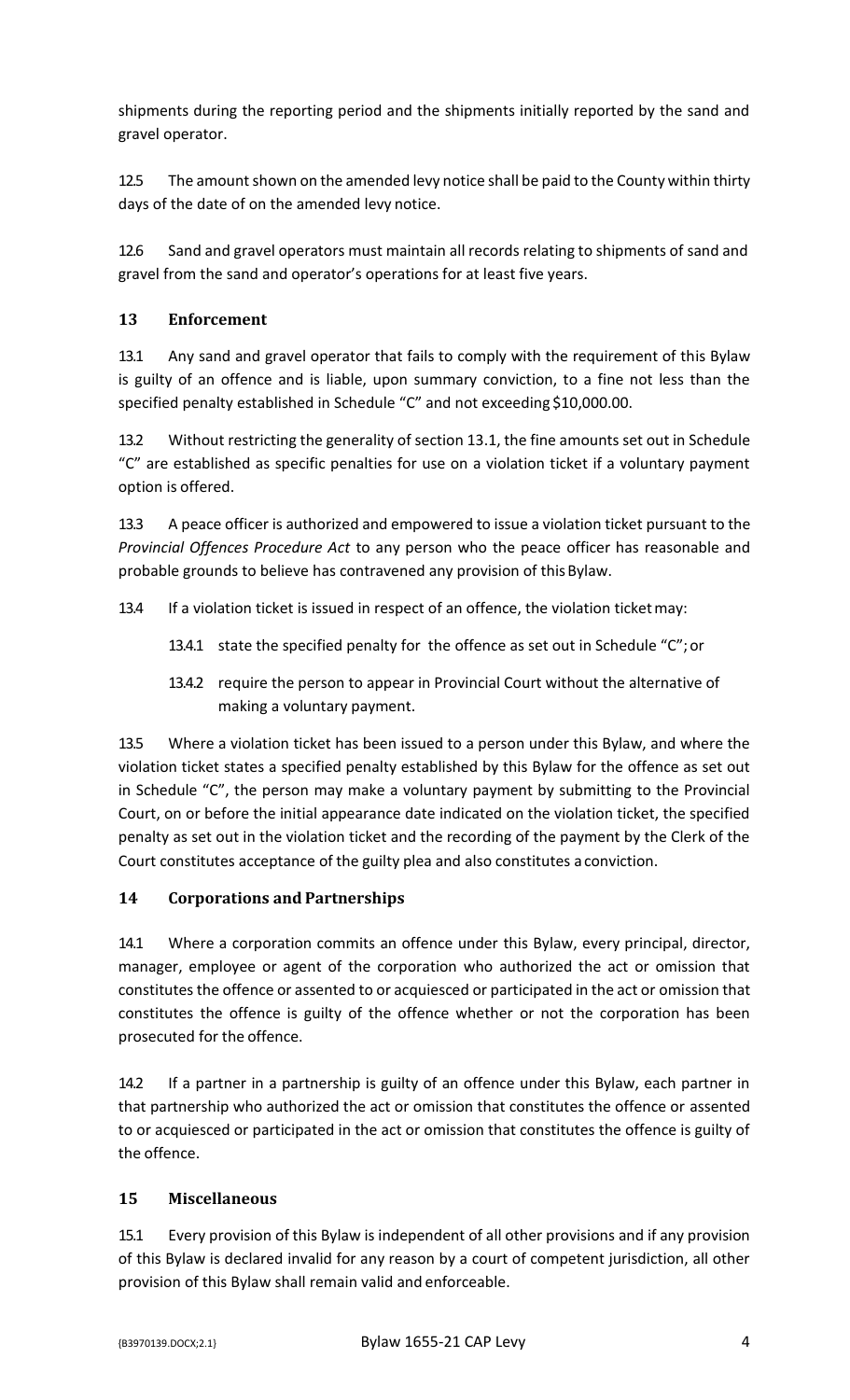15.2 Bylaw 1623-19 is hereby repealed.

15.3 This Bylaw shall come into force and effect when it has received third reading and has been duly signed.

**READ A FIRST TIME** this 10<sup>th</sup> day of March, 2021 A.D. on a Motion of Councillor Nixon. Carried Unanimously

**READ A SECOND TIME** this 14<sup>th</sup> day of April, 2021 A.D. on a Motion of Councillor Nixon. Carried Unanimously

**READ A THIRD TIME** this 14th day of April, 2021 A.D. on a Motion of Councillor Nibourg. Carried Unanimously

DATED this 14<sup>th</sup> day of April, 2021.

Reeve

Chief Administrative Officer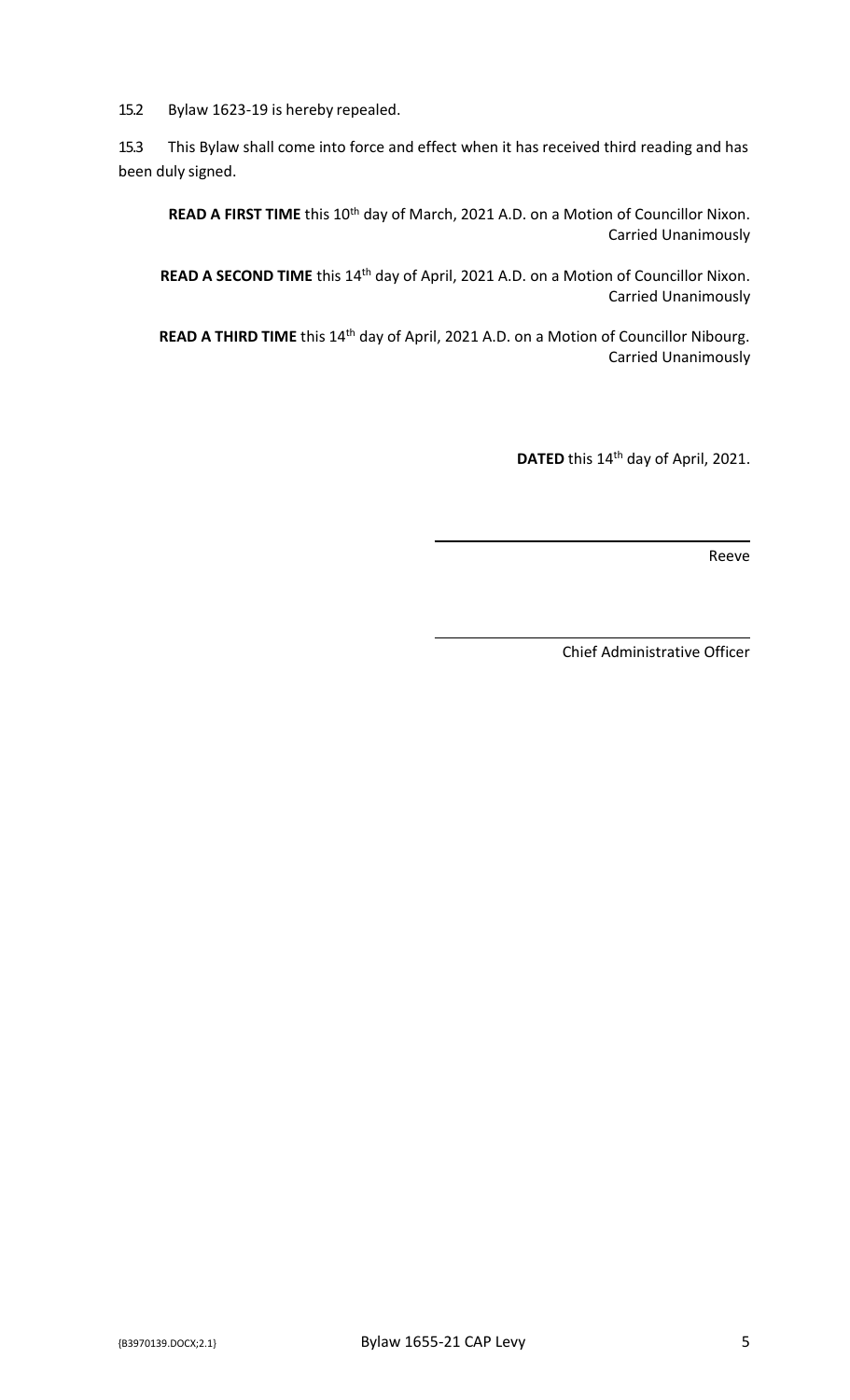## **CAP Levy Bylaw Schedule "A"**

## *Sand and Gravel Shipments Quarterly Report*

This report must be received by the County of Stettler within fifteen days from the last day of the reporting period (March 31, June 30, September 30 and December 31). A separate report must be submitted for each pit from which a sand and gravel operator has shipped sand or gravel in the reporting period. Reports should be legible and accurate.

| Pit                                                                                                                                                                                                           |                                                                                                    |
|---------------------------------------------------------------------------------------------------------------------------------------------------------------------------------------------------------------|----------------------------------------------------------------------------------------------------|
| Legal Land Location                                                                                                                                                                                           | <u> 1980 - John Stein, Amerikaansk politiker († 1908)</u>                                          |
| This report is for the period ending                                                                                                                                                                          |                                                                                                    |
| <b>Sand and Gravel Operator</b>                                                                                                                                                                               |                                                                                                    |
| <b>Company Name</b>                                                                                                                                                                                           |                                                                                                    |
| <b>Contact Person</b>                                                                                                                                                                                         |                                                                                                    |
| <b>Mailing Address</b>                                                                                                                                                                                        |                                                                                                    |
| <b>Phone Number</b>                                                                                                                                                                                           |                                                                                                    |
| <b>Email Address</b>                                                                                                                                                                                          |                                                                                                    |
| email and an email will be deemed received 7 days from the date it is sent.                                                                                                                                   | I confirm the County may send notices and communications pursuant to the CAP Levy Bylaw 1655-21 by |
|                                                                                                                                                                                                               |                                                                                                    |
| Land Owner (if different from operator)                                                                                                                                                                       |                                                                                                    |
| Name                                                                                                                                                                                                          |                                                                                                    |
| <b>Mailing Address</b>                                                                                                                                                                                        |                                                                                                    |
|                                                                                                                                                                                                               |                                                                                                    |
| <b>Phone Number</b>                                                                                                                                                                                           |                                                                                                    |
| <b>Email Address</b>                                                                                                                                                                                          |                                                                                                    |
| A) Total sand and gravel that you shipped from this pit in this reporting period<br>(tonnes)<br><b>TOTAL A</b>                                                                                                |                                                                                                    |
| B) Shipments Exempted from the CAP Levy                                                                                                                                                                       |                                                                                                    |
| B1) Total sand and gravel that you shipped from this pit, pursuant to a road haul<br>agreement or a development agreement for the construction, repair or<br>maintenance of access roads to this pit (tonnes) |                                                                                                    |
| Complete sections B2 -B4 only if this pit is owned or leased by the Crown or a<br>municipality                                                                                                                |                                                                                                    |
| B2) Total sand and gravel that you shipped from this pit to a Crown projects in<br>the reporting period (tonnes)                                                                                              |                                                                                                    |
| B3) Total sand and gravel that you shipped from this pit to a County project in<br>the reporting period (tonnes)                                                                                              |                                                                                                    |
| B4) Total sand and gravel you shipped from this pit to projects of other<br>municipalities (excluding the County) in the reporting period (tonnes)                                                            |                                                                                                    |
| <b>Total Exempted Shipments (tonnes)</b><br>Add B1+B2+B3+B4                                                                                                                                                   | <b>TOTAL B</b>                                                                                     |
| SHIPMENTS SUBJECT TO CAP LEVY (tonnes)                                                                                                                                                                        |                                                                                                    |
|                                                                                                                                                                                                               | <b>TOTAL A minus TOTAL B</b>                                                                       |

The weight of sand and gravel in individual shipments may be estimated by volume if weigh scales are unavailable. The conversion rates to be used in estimating the tonnage are as follows: 1 cubic metre = 1.365 tonnes, for sand 1 cubic metre = 1.632 tonnes, for gravel where 1 cubic metre = 1.308 cubic yards.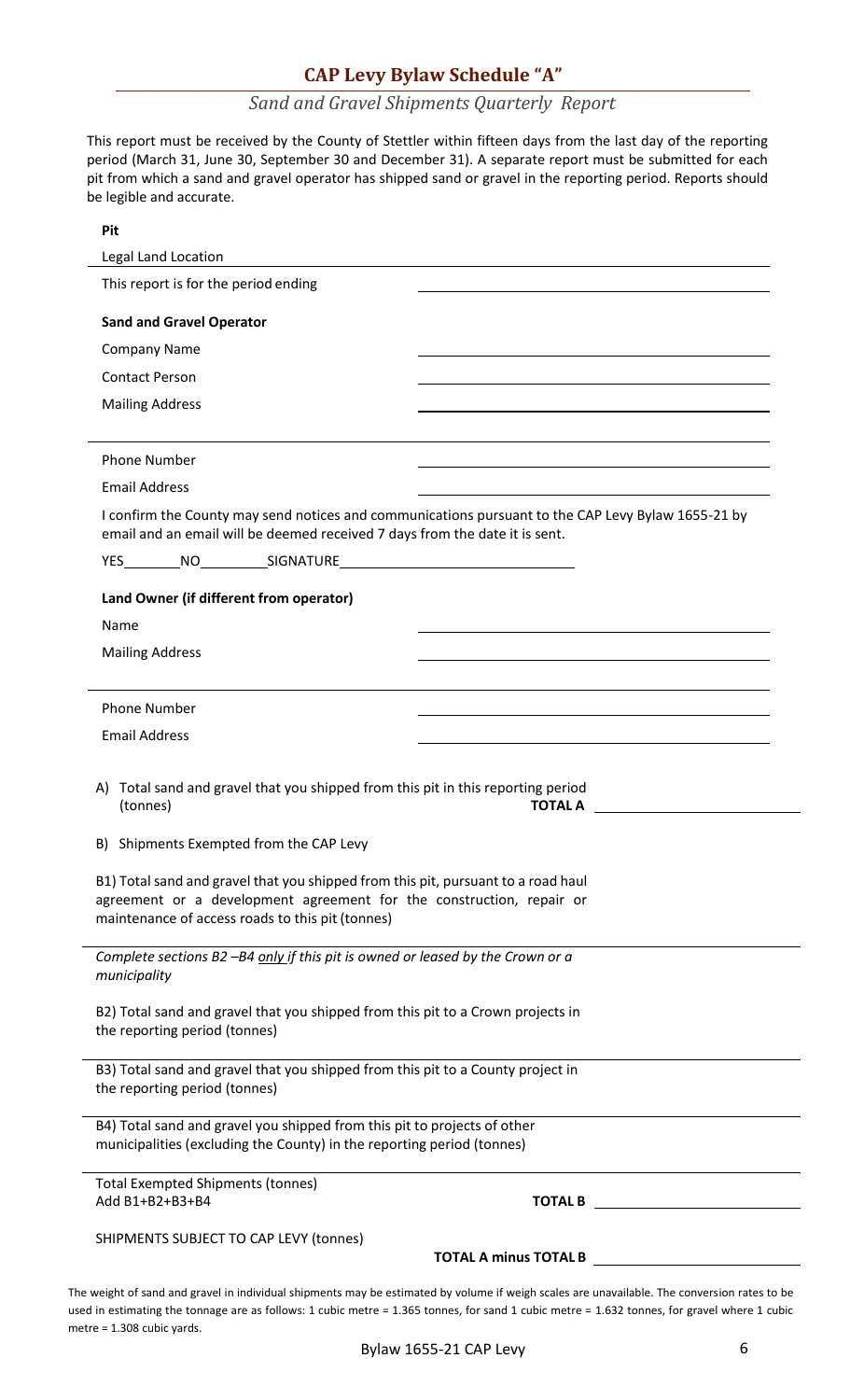# *Late Reporting Surcharge*

A late reporting surcharge of \$100.00 may be added to any levy issued to a sand and gravel operator who fails to report their shipments in accordance with section 2 of the Bylaw.

## *Late Payment Penalty*

A late penalty of 1.5% per month shall be added to any levy that remains unpaid more than thirty days after the date on the levy notice.

Late payment penalties will not be compounded during the year.